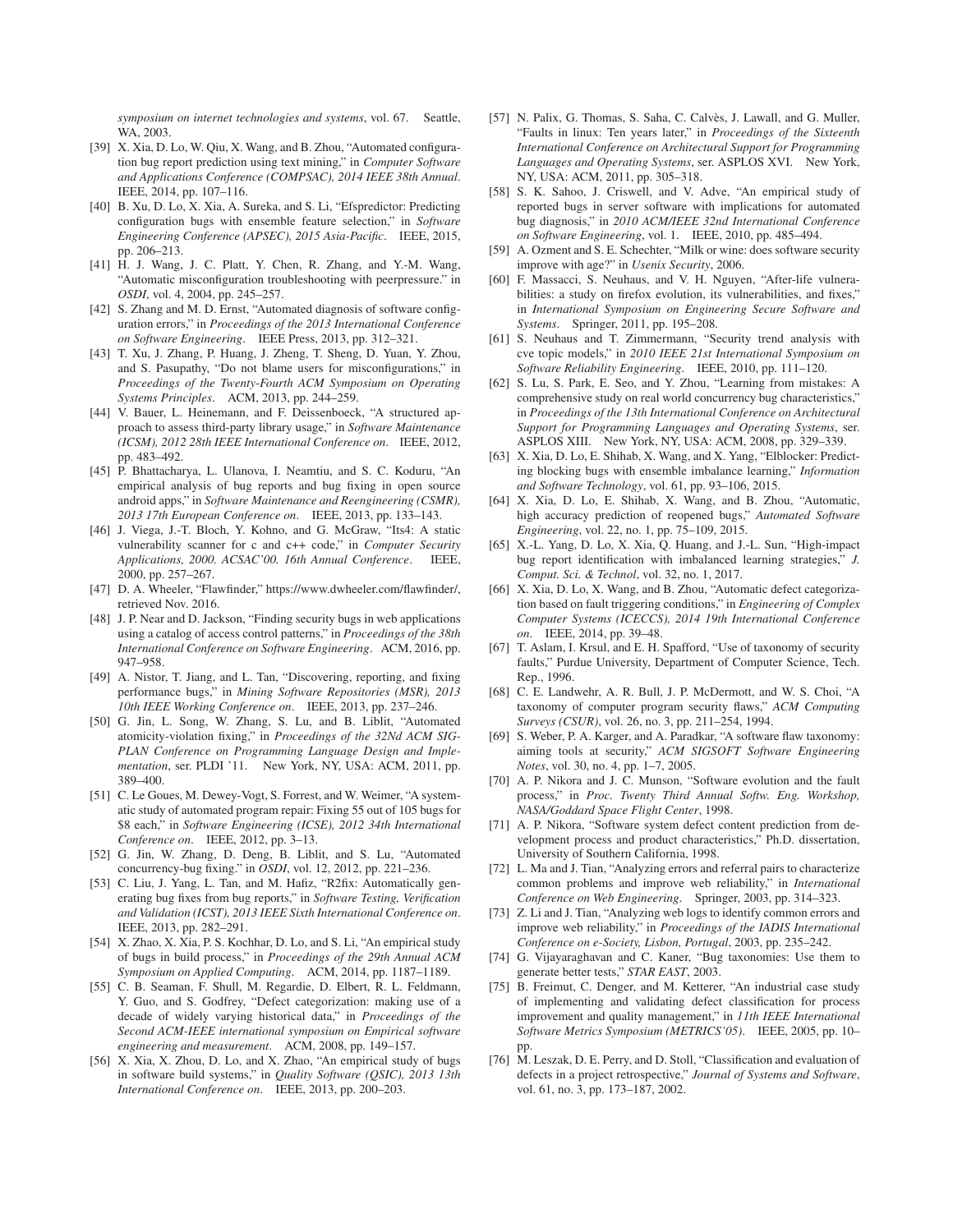has also been moved to abi/reflect.go) and checks whether the assignment was possible.

- ethereum/go-ethereum #2255 After some investigations I found that SetReadDeadLine is a cause of these errors https://github. com/ethereum/go-ethereum/blob/develop/rpc/http.go#L115 it seems deadline prolonged only for OPTIONS request and GET & POST requests fall into timeout.
- ethereum/cpp-ethereum #2156 The fallback function is not part of the external gas estimation. Added fallback function to gas estimation and fixed mix gas estimation.
- AugurProject/augur #477 Market link doesn't work. load single market first if on market/report detail page.

#### *2) Processing:*

- ethereum/go-ethereum #2194 The default gas price that was being used for transaction wasn't properly using the GPO.
- bitcoin/bitcoin #6186 The use of x where 8 does not divide x was broken, due to a bit-order issue The use of e.g. 1.2.3.4/24 where the netmasked bits in the network are not 0 was broken. Fix this by explicitly normalizing the network according to the bitmask.
- AugurProject/augur #710 ExtraInfo field not set for markets created through UI. Fixed extraInfo / detailsText field name; updated currentPeriod and currentPeriodProgress calculations; augur.js@1.8.12.
- ripple/ripple-lib #204 When subscribing to orderbooks with 'model' event, the last offer created is not pushed correctly to the \_offers array. In particular it misses some fields like: 'quality', 'bboknode', 'flags' , 'ledgerentrytype' and others.
- *3) Exception Handling:*
- ethereum/go-ethereum #869 cmd/geth, cmd/utils: improve interrupt handling. The new strategy for interrupts is to handle them explicitly.
- bitcoin/bitcoin #6702 GetTempPath has unchecked error conditions. GetTempPath can fail, but its callers do not (all?) check for this failure.
- steemit/steem #76 Steemd loss sync after a websocket client disconnected. Properly catch errors on async connection and release.
- AugurProject/augur #718 Transactions Sub-System does properly fail on generate order book failure response. Market created successfully, but during order book generation, an error was returned (below), which ultimately stalls the generate order book method. The UI should reflect this error state, but it looks as though an onSuccess of case.

#### *4) Missing Features:*

- ethereum/go-ethereum  $#1037$  th\_estimateGas requires to: ... to: is unknown in case you're creating a contract. Would it be possible to make this optional? I understand the RPC spec has been frozen, but do you think it can be changed to allow "to:" to be optional at this stage? Seems like a fairly minor alteration, but would make the function much more useful.
- bitcoin/bitcoin #321 Wallet rescan doesn't work properly. rescan seems to work on linux but doesn't (always) work on windows.
- steemit/steem #274 Deleted comments not updated in feeds.
- AugurProject/augur #564 The UI isn't claiming a user's winnings after a market is closed atm. It should, and then should update realized profit and loss

### *5) Wrong Control Flow:*

- ethereum/go-ethereum #1037 There used to be a separate handler for the CLI and GUI versions of the protocol. Unfortunately it seems to have been "misplaced".
- bitcoin/bitcoin #2178 Remove IsFromMe() call from bool C-TxMemPool::accept().
- ripple/ripple-lib #73 Seed.get\_key method does not use account\_id. Seed should use the account id to determine which key to return.
- AugurProject/augur #177 Update network info on block arrival.

# *6) Corner Cases:*

- ethereum/go-ethereum #1549 If a reply timeout fired (even just nanoseconds) before the deadline of the next pending reply, the timer was not rescheduled. The timer would've been rescheduled anyway once the next packet was sent, but there were cases where no next packet could ever be sent due to the locking issue above.
- bitcoin/bitcoin #1902 Flood of retarget messages, if internal miner is used. I'm guessing this occurs (a) only on testnet, and (b) only at a difficulty retarget boundary.
- AugurProject/augur #677 After some tracing looks to be related to the lack of trade volume (seems to be a corner case) with all prices being returned as 0 and thus causing the price percent change to be shown as 0.00

## *7) Output:*

- ethereum/go-ethereum #1438 geth log reports unsigned instead of signed transaction hash.
- ethereum/cpp-ethereum #2217 Alethzero on OS X doesn't display new transactions / closed by the submitter.
- AugurProject/augur #504 Creation Date sort backwards. Just created 2 new markets and they show up at the top of (oldest first).
- dogecoin/dogecoin #282 Item "Show transaction of Dogechain" not translated at all. missing translation field.
- *8) Input:*
- ethereum/go-ethereum #41 Number fields are limited in characters Changed validators to regexp validators IntValidator limits to 32bit int (JavaScript limitation) and therefore the input fields are limited in length.
- ethereum/cpp-ethereum #2473 Solidity: Exponential notation for constants. Literally "1e20" can't be converted to cpp\_int directly, that's why it crashes. If we allow this, we might need to evaluate to cpp\_float first and then convert to cpp\_int. Check whether a literal is a valid literal before using it.
- AugurProject/augur #387 Creating markets with negative liquidity. It allowed me to create a market with -20000 initial liquidity.

# *C. Environment and Configuration Bugs*

*Environment and configuration* bugs correspond to the bugs that lie in third-party libraries, underlying operating systems, or non-code parts (e.g. configuration files). The representative *environment and configuration* bug samples include:

- ethereum/go-ethereum #1818 Just returning the current path is working for me. Hope it will be a easy fix. It is definitely the golang bug as this bug report https://bugzilla.redhat.com/show\_bug.cgi?id= 1135152 says.
- bitcoin/bitcoin #3274 You didn't give a –with-boost option to point to the one you compiled, so it's finding the ones on your system (which are presumably borked, which is why you're building your own). Use something like ./configure –with-boost=/usr/local, where /usr/local is the prefix where boost was installed.
- dogecoin/dogecoin #277 Closing this for now as it's likely either a problem with Berkley DB or caused by a hardware error or similar.
- ethereum/cpp-ethereum #1982 We can't do anything for cards with less than 1G of memory. Actually cards with 2G of memory is the absolute minimum. This is how the PoW algorithms works. Closing this issue.
- AugurProject/augur #225 The underlying issue turned out to be a bug in js-ipfs-api. I made an issue for this on the js-ipfs-api Github (ipfs/js-ipfs-api#212) and walled off the bug in AugurProject/ramble@27b6cb7 / 09b1ab3 so that the site will now load on iOS. The IPFS-based features (comments and metadata) will not work until this bug is fixed, but in the meantime the rest of the site should work now.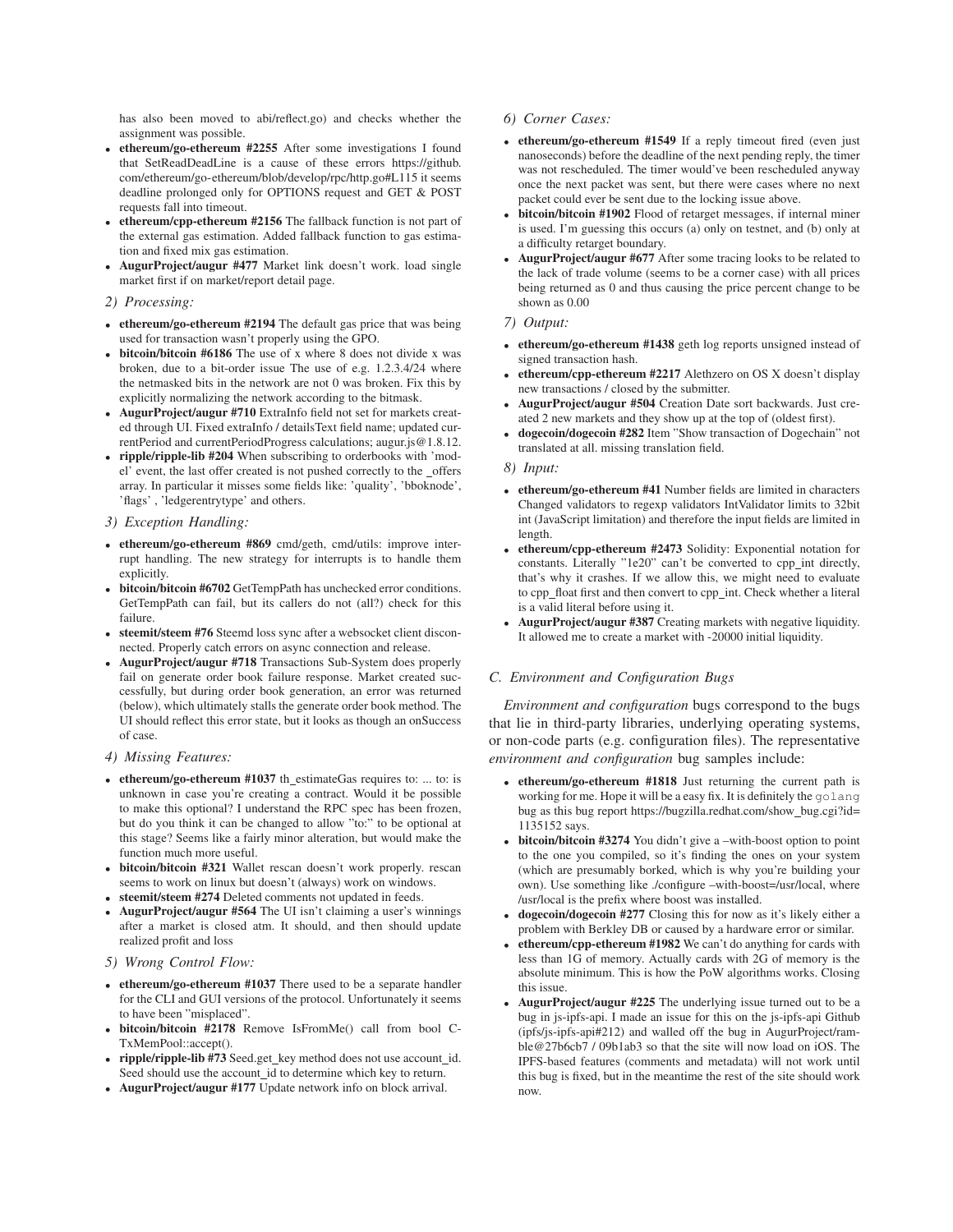| Category        | Subcategory               | <b>Description</b>                          |  |  |
|-----------------|---------------------------|---------------------------------------------|--|--|
|                 | <b>Missing Features</b>   | A feature is supposed to be but is not      |  |  |
|                 |                           | implemented.                                |  |  |
|                 | Missing Cases             | A case in a functionality is not            |  |  |
|                 |                           | implemented.                                |  |  |
| <i>Semantic</i> | Corner Cases              | Some boundary cases are considered          |  |  |
| Bug             |                           | incorrectly or ignored.                     |  |  |
|                 | Wrong Control Flow        | The control flow is incorrectly             |  |  |
|                 |                           | implemented.                                |  |  |
|                 | <b>Exception Handling</b> | Does not have proper exception              |  |  |
|                 |                           | handling.                                   |  |  |
|                 | Input                     | Input handling or validation is             |  |  |
|                 |                           | incorrect or ignored.                       |  |  |
|                 | Output                    | Output displays incorrectly.                |  |  |
|                 | Processing                | Data processing such as evaluation of       |  |  |
|                 |                           | expressions and equations is incorrect.     |  |  |
|                 | Other Wrong               | Any other <i>semantic</i> bug that does not |  |  |
|                 | Functionality             | meet the design requirement.                |  |  |
|                 | Implementation            |                                             |  |  |

TABLE III: Subcategories of *semantic* bugs.

TABLE IV: Interpretation of Kappa values.

| Kappa Value  | Interpretation           |
|--------------|--------------------------|
| < 0          | poor agreement           |
| [0.01, 0.20] | slight agreement         |
| [0.21, 0.40] | fair agreement           |
| [0.41, 0.60] | moderate agreement       |
| [0.61, 0.80] | substantial agreement    |
| [0.81, 1.00] | almost perfect agreement |

er two Ethereum projects, ethereum/mist and ethereum/cppethereum, and encounter new bug types. Thus we create two new categories *GUI* and *build* as described in TABLE II. Then we look into the bug reports in the AugurProject/augur and steemit/steem projects. We further create two new categories *compatibility* and *hard fork*.

Step 2: Labeling. The first author and a graduate student independently label 1,108 bug reports of the eight blockchain systems. We use Fleiss Kappa [20] to measure the agreement between the two labelers. The interpretation of Kappa values is shown in TABLE IV. The overall Kappa value between the two labelers on all bug reports is 0.65, which indicates substantial agreement between the labelers. After completing the manual labeling process, the two labelers discussed their disagreements to reach a common decision. While many bug reports are well-described, some with cannot be sorted into sets due to insufficient detail or uncertain root causes. We mark such bug reports as the *unknown*. Meanwhile, we identify the bug reports of *duplicate*, *reopen* and *not-a-bug* types. Those bug reports are excluded from our classification. Note that a *duplicate* or *reopen* bug report is often described by comments or marked by tags, and referred to the related bug reports.

## III. BUG CATEGORIES

# *A. Overview*

This section answers RQ1. We totally identify 946 unique bugs from the 1,108 bug reports. The overall distribution of bugs based on the 10 categories is shown in TABLE V.

We find that most of the bugs are labeled as *semantic*  $(67.23\%)$ . The number is lower than  $70.1\%$  -  $87.0\%$  reported in a previous study [14]. Programmers could easily introduce *semantic* bugs due to the lack of a thorough understanding of the system. Additionally, since *semantic* bugs are applicationspecific, it is hard to automatically detect *semantic* bugs. In

TABLE V: Bug types.

| <b>Type</b>                   | Count | Percentage |
|-------------------------------|-------|------------|
| Semantic                      | 636   | 67.23%     |
| <b>Missing Cases</b>          | 152   | 16.07%     |
| Processing                    | 133   | 14.06%     |
| Other Wrong Implementations   | 80    | 8.46%      |
| <b>Exception Handling</b>     | 70    | 7.40%      |
| <b>Missing Features</b>       | 58    | 6.13%      |
| Wrong Control Flow            | 48    | 5.07%      |
| Corner Cases                  | 44    | 4.65%      |
| Output                        | 35    | 3.70%      |
| Input                         | 16    | 1.69%      |
| Environment and Configuration | 108   | 11.42%     |
| GUI                           | 66    | 6.98%      |
| Concurrency                   | 42    | 4.44%      |
| <b>Build</b>                  | 39    | 4.12%      |
| Security                      | 18    | 1.90%      |
| Memory                        | 15    | 1.59%      |
| Performance                   | 14    | 1.48%      |
| Compatibility                 | 7     | 0.74%      |
| Hard Fork                     |       | 0.11%      |

order to understand what causes *semantic* bugs, we further break down the *semantic* bugs into subcategories as shown in Table III. 23.9% *semantic* bugs are caused by *missing cases*. *Processing* bugs also account for a large portion of *semantic* bugs. The results are consistent with the previous study [21].

*Environment and configuration* bugs have the second highest number of occurrence (11.42%). This might be the case that blockchain systems are often used within various environments by numerous end users. Different environments may reside on various hardware and operating systems with various versions of libraries installed. Even if same versions of libraries are installed, end users could have customized configurations. The bugs in libraries, library version mismatching, as well as incorrect configurations, would lead to *environment and configuration* bugs in blockchain systems.

In the following sections, for each bug type, we would also present representative bug samples. To do so, we first manually extract keywords from the title, body, and discussion of bug reports, pull requests, and commit logs. Next, for each bug type, we group the bug reports with similar keywords together. Finally we randomly choose a bug report from each group.

*Of the 1,108 closed bug reports from the studied systems, 946 unique bugs could be classified into 10 categories.* Semantic *bugs are the dominant runtime bug type. 23.9%* semantic *bugs are caused by* missing cases*.* Environment and configuration *bugs have the second highest number of occurrence.*

# *B. Semantic Bugs*

*Semantic* bugs correspond to inconsistencies with the requirements or the programmers' intention. We find that *semantic* bugs are the dominant bug types in studied projects. The finding is in line with previous work [14] in open source software. The representative *semantic* bug samples include:

*1) Missing Cases:*

• ethereum/go-ethereum #2519 Previously it was assumed that wheneven type []interface{} was given that the interface was empty. The abigen rightfully assumed that interface slices which already have pre-allocated variable sets to be assigned. This PR fixes that by checking that the given []interface{} is larger than zero and assigns each value using the generic set function (this function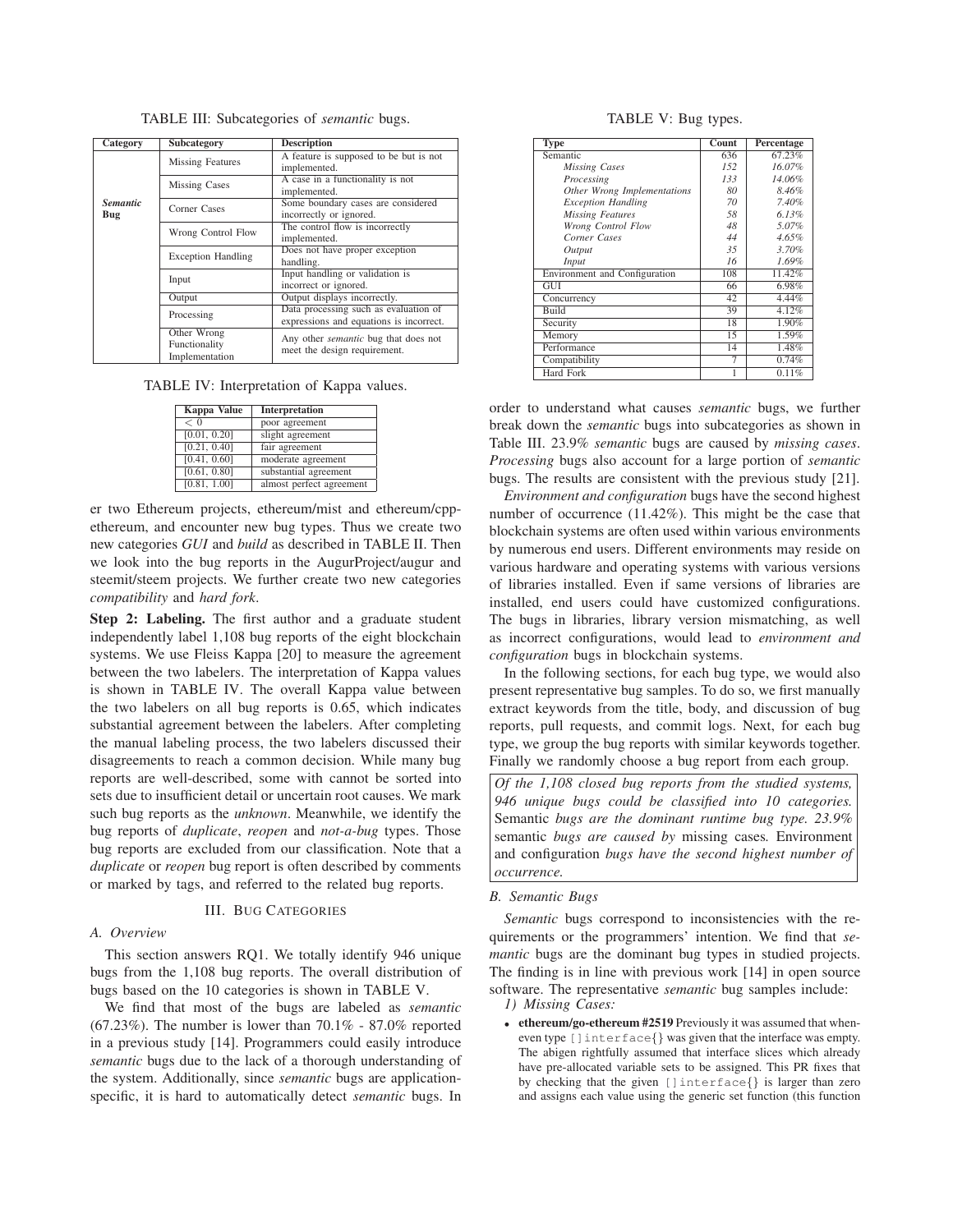*cases* bugs in blockchain systems, future work could be developing rule mining tools for Go and JavaScript languages, leveraging more precise static analysis, and designing scalable graph mining algorithms.

*Exception handling* bugs comprise around 11% of the *semantic* bugs. Exception handling code is crucial for a robust system. Incorrect or missing exception handling in securitysensitive code often causes severe security vulnerabilities (e.g., CVE-2014-0092, CVE-2015-0208, CVE-2015-0288, CVE-2015-0285, and CVE-2015-0292) [36]. In addition, systems are expected to handle exception conditions and take necessary recovery actions such as releasing resources. Failing to release resource may cause performance degradation and lead to other critical issues [37]. Thus automated detection and fixing tools for *exception handling* bugs would significantly improve robustness of blockchain systems.

*Environment and configuration* bugs are one of the major types. TABLE V shows that *environment and configuration* bugs account for 11.42% of the reported bugs in the studied systems. *Configuration* bugs are one of the major causes for the downtime of large-scale enterprise systems [38]. Previous studies have proposed ideas to predict, detect, diagnose, and fix *configuration* bugs [39–43]. In our studied systems, many *configuration* bugs are due to wrong compiler options or wrong configuration of external libraries. The aforementioned research directions could benefit from our bug characteristics study of blockchain systems. Moreover, understanding the characteristics of *configuration* bugs in blockchain systems may help developers to better design configuration logic and requirements, and could thereby reduce the likelihood of *configuration* mistakes by users.

On the other hand, many *environment* bugs are caused by issues in external libraries. For example, bug #1818 in the ethereum/go-ethereum project is caused by a bug in Go language. Libraries have a significant impact on the stability of studied systems. Therefore, software engineering of blockchain systems should not neglect this important factor. Further studies could be conducted on usage analysis, architecture analysis and software quality assessment [44] of thirdparty libraries.

*Memory* bugs only account for a small portion. TABLE V shows that *memory* bugs account for a small fraction (1.59%) of studied bugs. This percentage is much lower than the 11.8% - 16.3% reported in previous work [14]. One possible reason for this reduction could be the adoption of programming languages with managed memory type (i.e., JavaScript and Go) [15], as well as the use of more advanced debugging tools during the development process in recent years [14]. The causes include NULL pointer dereference, use-after-free, memory allocation, memory corruption, heap overflow, and double deallocation. Most of *memory* bugs result in a crash. Therefore, future studies could be conducted to understand if existing *memory* bug detection tools are capable of addressing issues in blockchain systems (e.g., improving the capability of *memory* bug detection tools, designing *memory* bug detection tools for Go programming language, and reducing false

| TABLE VII: Numbers of bugs fixed within various durations. |  |  |  |  |  |  |
|------------------------------------------------------------|--|--|--|--|--|--|
|------------------------------------------------------------|--|--|--|--|--|--|

| <b>Type</b>   | <b>Duration</b>  | Count           | Proportion |
|---------------|------------------|-----------------|------------|
|               | within a month   | 373             | 58.65%     |
| Semantic      | winthin a year   | 199             | 31.29%     |
|               | more than a year | 64              | 10.06%     |
|               | within a month   | 59              | 54.63%     |
| Env and Conf  | winthin a year   | 44              | 40.74%     |
|               | more than a year | 5               | 4.63%      |
|               | within a month   | 28              | 42.42%     |
| GUI           | winthin a year   | 32              | 48.48%     |
|               | more than a year | 6               | 9.09%      |
|               | within a month   | 19              | 45.24%     |
| Concurrency   | winthin a year   | 16              | 38.10%     |
|               | more than a year | $\tau$          | 16.67%     |
|               | within a month   | $\overline{23}$ | 58.97%     |
| <b>Build</b>  | winthin a year   | 12              | 30.77%     |
|               | more than a year | $\overline{4}$  | 10.26%     |
|               | within a month   | $\overline{5}$  | 27.78%     |
| Security      | winthin a year   | 12              | 66.67%     |
|               | more than a year | 1               | 5.56%      |
|               | within a month   | 9               | 60.00%     |
| Memory        | winthin a year   | 5               | 33.33%     |
|               | more than a year | $\mathbf{1}$    | 6.67%      |
|               | within a month   |                 | 21.43%     |
| Performance   | winthin a year   | 6               | 42.86%     |
|               | more than a year | 5               | 35.71%     |
|               | within a month   | 4               | 57.14%     |
| Compatibility | winthin a year   | 3               | 42.86%     |
|               | more than a year | $\overline{0}$  | $0.00\%$   |
|               | within a month   | ī               | 100.00%    |
| Hard Fork     | winthin a year   | $\overline{0}$  | 0.00%      |
|               | more than a year | $\theta$        | $0.00\%$   |

#### positives).

*Security* bugs take the longest median time to be fixed. We notice that *security* bugs get fixed slower than non-security bugs. The finding is similar to that of Bhattacharya et al.'s study [45]. Some *security* bugs are generic and cross-projects, i.e., buffer overflow vulnerabilities. We believe blockchain systems would benefit from adopting automatic vulnerability detection tools for buffer overflow vulnerabilities [46, 47]. In addition, application-specific *security* bugs exist in studied blockchain systems, e.g., timing attacks, application-layer denial of service, and missing security checks. Those *security* bugs receive little attention [48]. Further research could be conducted to design detection tools for application-specific *security* bugs in blockchain systems.

35.71% *performance* bugs are fixed in more than one year; *performance* bugs take the longest average time to be fixed. Note that 35.71% of *performance* bugs take more than one year to fix (see TABLE VII). The percentage is much higher than that of non-performance bugs. The average time necessary to fix *performance* bugs is about 280 days (see TABLE VI), which is longer than that of non-performance bugs. These numbers indicate that *performance* bugs are probably more difficult to fix than non-performance bugs. The finding is consistent with the previous study [49]. Current effort on helping developers fix bugs focuses on non-performance bugs [50–53]. Thus more research is needed on automatic repair tools of *performance* bugs.

#### *B. Threats to Validity*

Construct validity. We rely on the tag "bug" from the GitHub issue repositories to identify closed bug reports. Thus we may miss some bug reports that are not tagged with "bug" due to ignorance of project contributors. In addition, some "closed"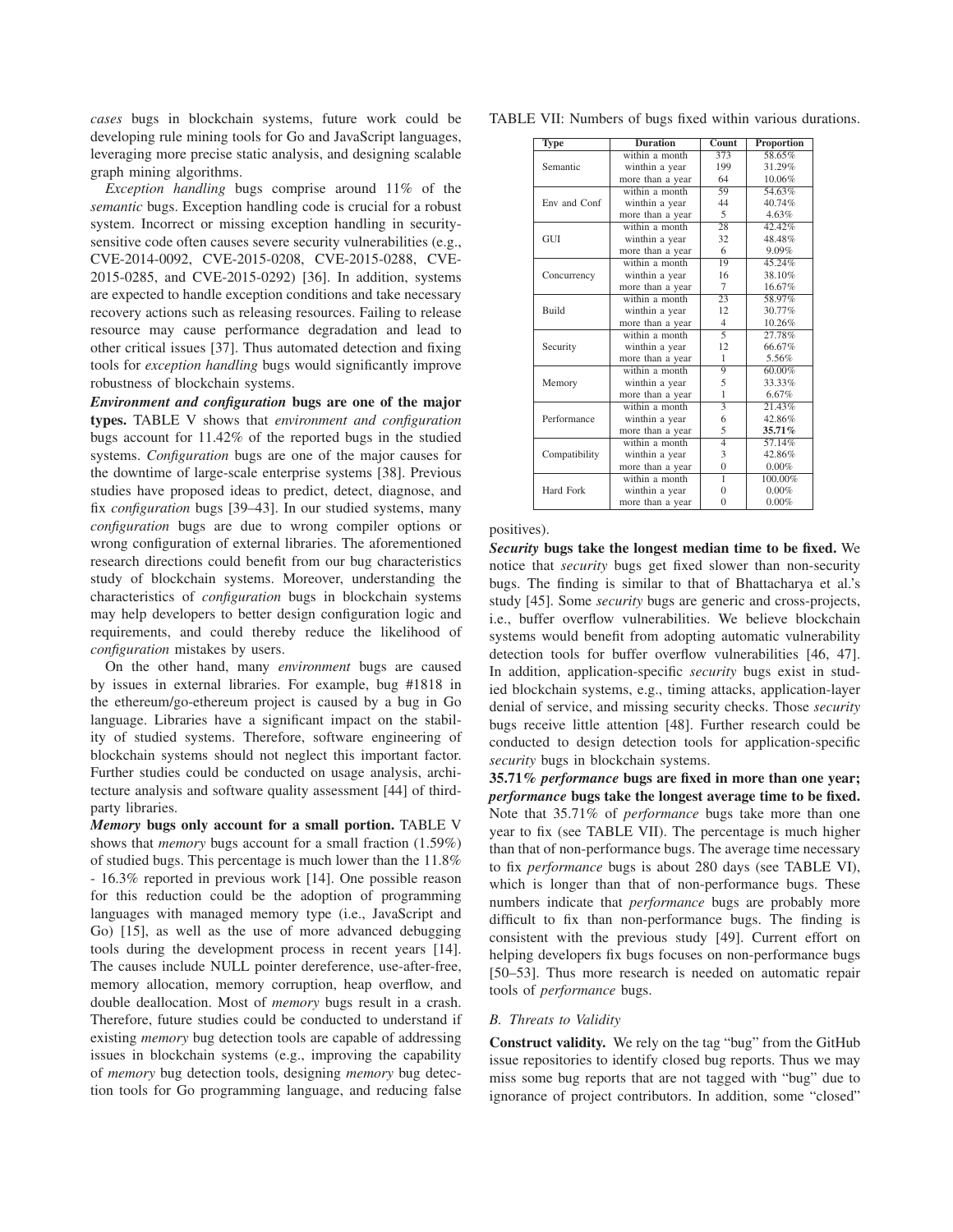**Tezos, Stellar Lumens, DOGE aims to eliminate black Thursday losses.**

**The BigONE Exchange will open DOGE recharge trading activities. From 12 o'clock on April 10th, recharging DOGE can split 1 million DOGE by share within 7 days, and trading DOGE/USDT within 2 days has the opportunity to split 4 million DOGE, of which the first prize is 1.2 million DOGE. Dynamic . . . The Dogecoin creator posted a script on Twitter to block XRP fans.**

**DOGE price soars to 16.67% after series of tweets from Tesla CEO**

**Fire Coin has announced that it will list three trading pairs for Dogecoin: DOGE/BTC, DOGE/ETH, and DOGE/USDT. Perhaps many people didn't think that the cryptocurrencies that had seen the biggest price increases during April Fool's Day were dog coins, the cryptocurrencies created by Jackson Palmer in 2014.**

**Decred, Dogecoin, Litecoin: Failed attempt to break up.**

**The Fire Coin Global Station announced the opening of Dogecoin (DOGE) recharge operations today at 9:00 pm, the DOGE/USDT, DOGE/BTC, DOGE/ETH transactions, and the simultaneous opening of Dogecoin (DOGE) withdrawals.**

**ACCORDING to OKEx's official announcement, OKEx launched DOGEcoin (DOGE)**

**on July 17, Hong Kong time, and opened DOGE recharge at 17:00 on the same day. In addition, the platform will be launched on July 18 at 17:00 DOGE/USDK, DOGE/USDT trading pairs. It is understood that OKEx is the world's leading digital asset trading platform, with French currency, coins, contracts and other trading sections. For more information on the announcement, please visit OKEx.com. Dogecoin explodes in TikTok, price jumps 20%**

**The entire screen can be seen with a picture of the dog, with one post saying "Doge is the heart and soul of 'Murica'" meaning Doge is the heart and soul of Murica.**

**Dear LBank Users: LBank will launch DOGE on January 8, 2020 at 16:00 (UTC 8), as follows: Open Trading Pair: Doge/USDT On Top-up Time: January 6, 2020 at 14:00 (UTC 8).**

**A good currency, must have a good cultural background, in the background of tip culture, dog coin as an electronic currency, was born on December 12, 2013, Bitcoin is now relatively high price, so cheaper Dogecoin is popular. Just a week after it went online, it became the second-largest tip currency. They're hoping that Facebook will accept Dogecoin so that your friends can not onl**

**y like it, but also give you a tip by the way. Palmer also notes that Dogecoin is not like Bitcoin, where people don't get involved for the sake of speculation, a way of expressing sharing and gratitude.**

**DOGE / BTC 1 Week Chart on Poloniex (TradingView)**

**IOTA (MIOTA), Nebulas (NAS), Dogecoin (DOGE)**

**ACCORDING to OKEx's official announcement, OKEx launched DOGEcoin (DOGE) on July 17, Hong Kong time, and opened DOGE recharge at 17:00 on the same day. In addition, the platform will be launched on July 18 at 17:00 DOGE/USDK, DOGE/USDT trading pairs.**

**October 25th, Coin Security U.S. 24th announced that from October 24th at 21:00 EST, open dog money (DOGE) to the USDT trading pair of transactions, users can first start to fill doGE, ready to trade, pending the start of trading, can draw money. OKEx will launch DOGE leveraged trading, residual currency and DOGE/USDT per permanent contracts.**

**According to the data on the chain, the person who sent the DOGE was much earlier than a month and a half ago. For some strange reason, the number of people using DOGE in global crises is increasing.**

**Metal (MTL)'s Metal Pay has integrated Dogecoin (DOGE) coins.**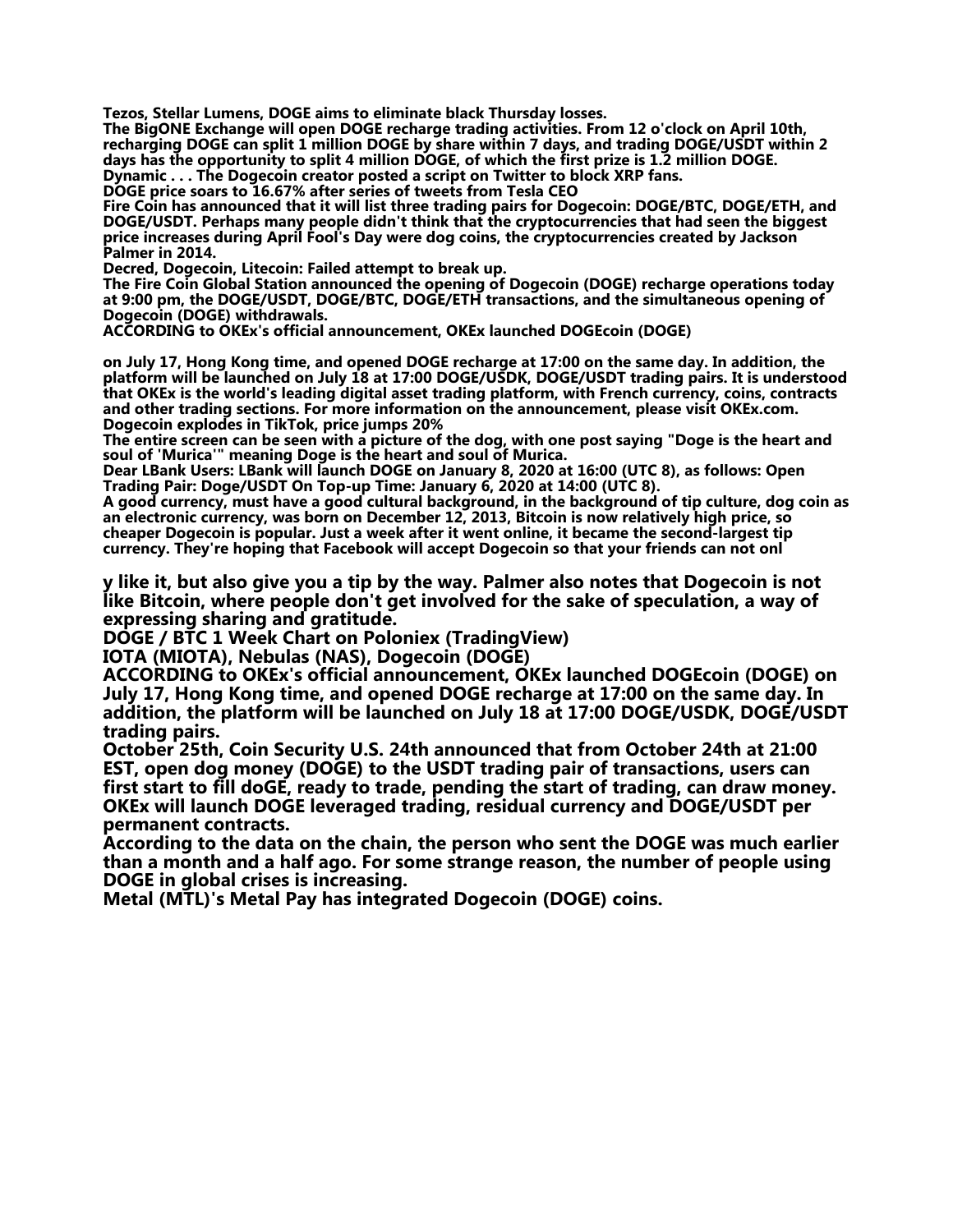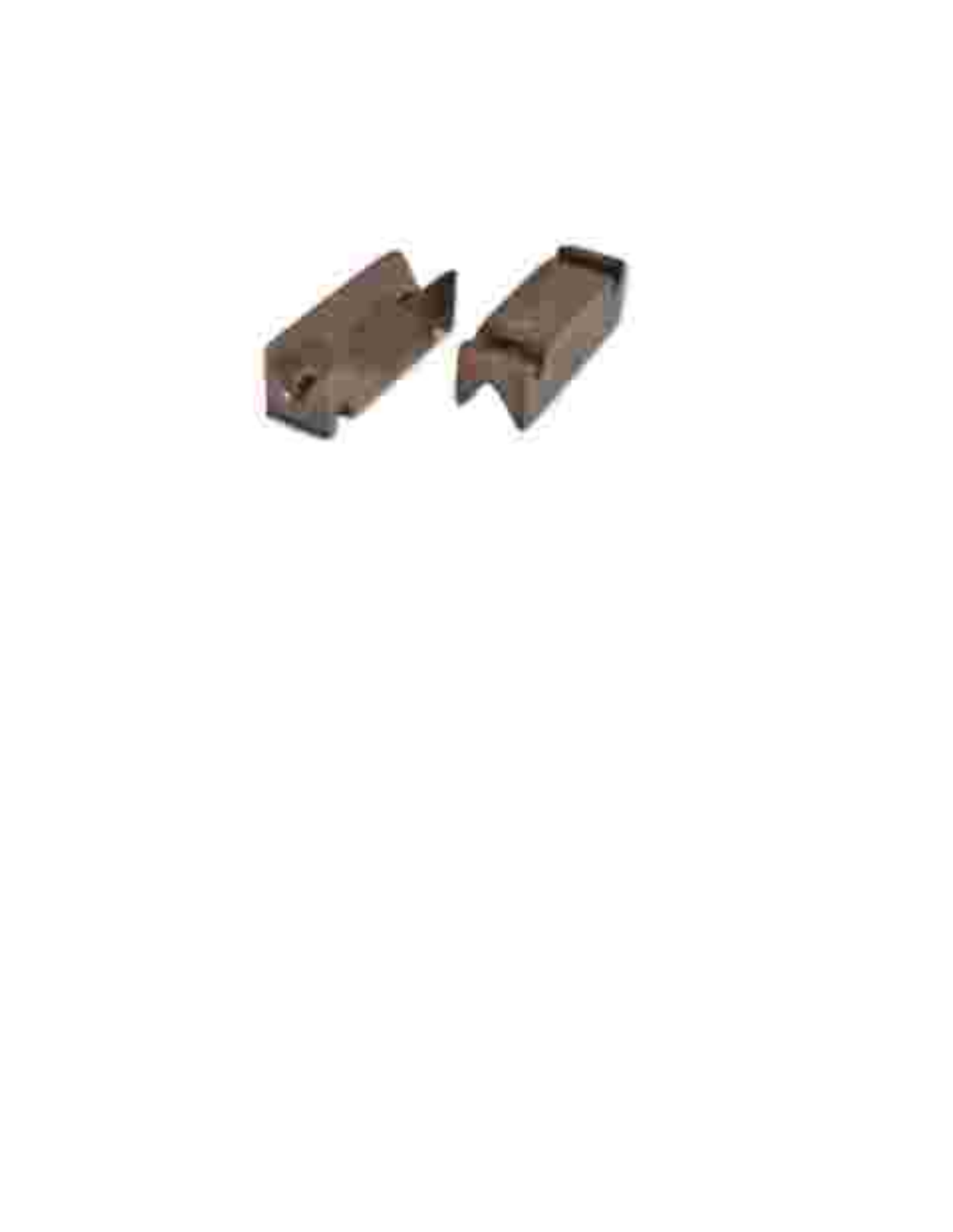bugs cannot be sorted into sets due to insufficient detail or uncertain root causes. We omit such bug reports and do not categorize them.

Internal validity. Our card sorting of bug reports is subjected to interpreter's bias. We minimize the subjectivity in manual inspection through double verification: each bug report is examined at least twice by two different people independently. If they disagree, they would discuss and reach a consensus.

External validity. Similar to any characteristics study, our findings should be considered together with our methodology. The eight studied systems are open-source projects written in C++, Go, and JavaScript. Thus our results may not generalize to commercial blockchain systems or systems written in other programming languages.

# VII. RELATED WORK

In this section, we briefly review related studies. We first review some previous empirical studies on bugs. Next, we describe studies on bug categorization.

Empirical Study on Bugs. Prior work on bug empirical studies has examined the bug reports of both open source and proprietary software [8, 11, 13, 17, 54–58]. Chou et al. investigate bugs in Linux and OpenBSD kernels [8]. A similar study is performed a decade later by Palix et al. [57]. Maji et al. study defects in mobile operating systems, including Android and Symbian [11]. Sahoo et al. examine reported bugs in server software to facilitate bug diagnosis [58]. Li et al. analyze bugs in Mozilla and Apache Web server [17]. They categorize bugs in three dimensions - root cause, impact, and software component. Seaman et al. investigate bugs in NASA projects and categorize bugs depending on where these defects occur [55]. Thung et al. analyze bugs in three machine learning systems - Apache Mahout, Lucene, and OpenNLP [13]. Different from these studies, we analyze the bugs that appear in open source blockchain systems.

Other work focuses on specific bug categories. Zaman et al. analyze security and performance bugs in Firefox [12] and understand the difference between the two bug categories. They answer questions such as how fast bugs are fixed, who fix bugs, and what characteristics the bug fixes have. Ozment and Schechter [59] measure the rate at which code is introduced and the rate at which security vulnerabilities are reported in the code base of OpenBSD operating system. Then they determine whether OpenBSD's security increases over time. Massacci et al. [60] study reported security vulnerabilities in six major versions of Mozilla Firefox. Neuhaus and Zimmermann [61] study the security vulnerability reports in Common Vulnerability and Exposures (CVE) to find the trend of security vulnerabilities. Lu et al. conduct a detailed empirical study on concurrency bugs in MySQL, Apache Web server, Mozilla, and OpenOffice [62]. They analyze the root causes and types of concurrency bugs, and the number of threads and variables involved in the bugs. Tan et al. [14] study the concurrency bugs in the Linux kernel, Mozilla and Apache. They find that the Linux kernel has more concurrency bugs than the other two non-OS software. In contrast to these studies, we analyze a wide variety of bugs in blockchain systems and analyze how these bugs affect blockchain systems.

Bug Categorization. Previous studies have developed various bug taxonomies for different objectives [7, 10, 14, 21, 55, 63– 76]. Some of the classifications are system-specific, the others are generic thus can become the basis for a more specific classification. Vijayaraghavan and Kaner summarize bug taxonomies and their objectives in [74]. Chillarege et al. [21] analyze the symptoms and causes of the defects, and categorize the defects into 5 types in terms of their causes. Later Chillarege et al. [7] present the most widely used classification Orthogonal Defect Classification (ODC). They extend the 5 types in their previous work to 8 types. A number of researchers use ODC as a starting point and develop new taxonomies for specific purposes. For instance, based on ODC framework, Leszak et al. [76] analyze root causes and classify defects by relating them with their underlying causes; Freimut et al. [75] build and validate a defect categorization scheme. In addition, Ma et al. [10, 72, 73] conduct a series of studies on categorization of Web applications faults. Nikora et al. [71] develop a new fault classification, which differs from others in that "it does not seek to identify the root cause of the fault. Rather, it is based on the types of changes made to the software to repair the faults" [70]. A number of taxonomies have been developed specifically for security concerns [67– 69]). Seaman et al. [55] aggregate historical defect data using different categorization schemes to guide future development. We use card sorting to identify bug groups in blockchain systems, and give each group a name by referring to [14].

# VIII. CONCLUSION AND FUTURE WORK

This paper studies the bug characteristics in eight open source blockchain systems. We manually examine 1,108 bug reports in blockchain systems and leverage card sorting to categorize bugs. We further investigate the frequency distribution of bug types across projects and programming languages, and relationship between types and bug fixing time.

In order to reduce the manual effort in categorizing bugs, we plan to use text mining and machine learning techniques to automatically classify hundreds of thousands of bugs. We would like to investigate more blockchain systems and bugs. We also plan to investigate the approaches that could help developers to avoid *semantic* bugs, and the effectiveness of existing tools on *environment and configuration* bugs. Furthermore, we would like to investigate how the distribution of bug types evolves over time as the projects become more stable, and examine bug characteristics by considering bug severity levels.

#### ACKNOWLEDGMENT

We thank Mengfan Zhu for classifying some bug reports and early discussion. We also thank the anonymous reviewers for their insightful comments. This research is supported by NSFC Program (No. 61602403 and 61572426), and National Key Technology R&D Program of the Ministry of Science and Technology of China (No. 2015BAH17F01).